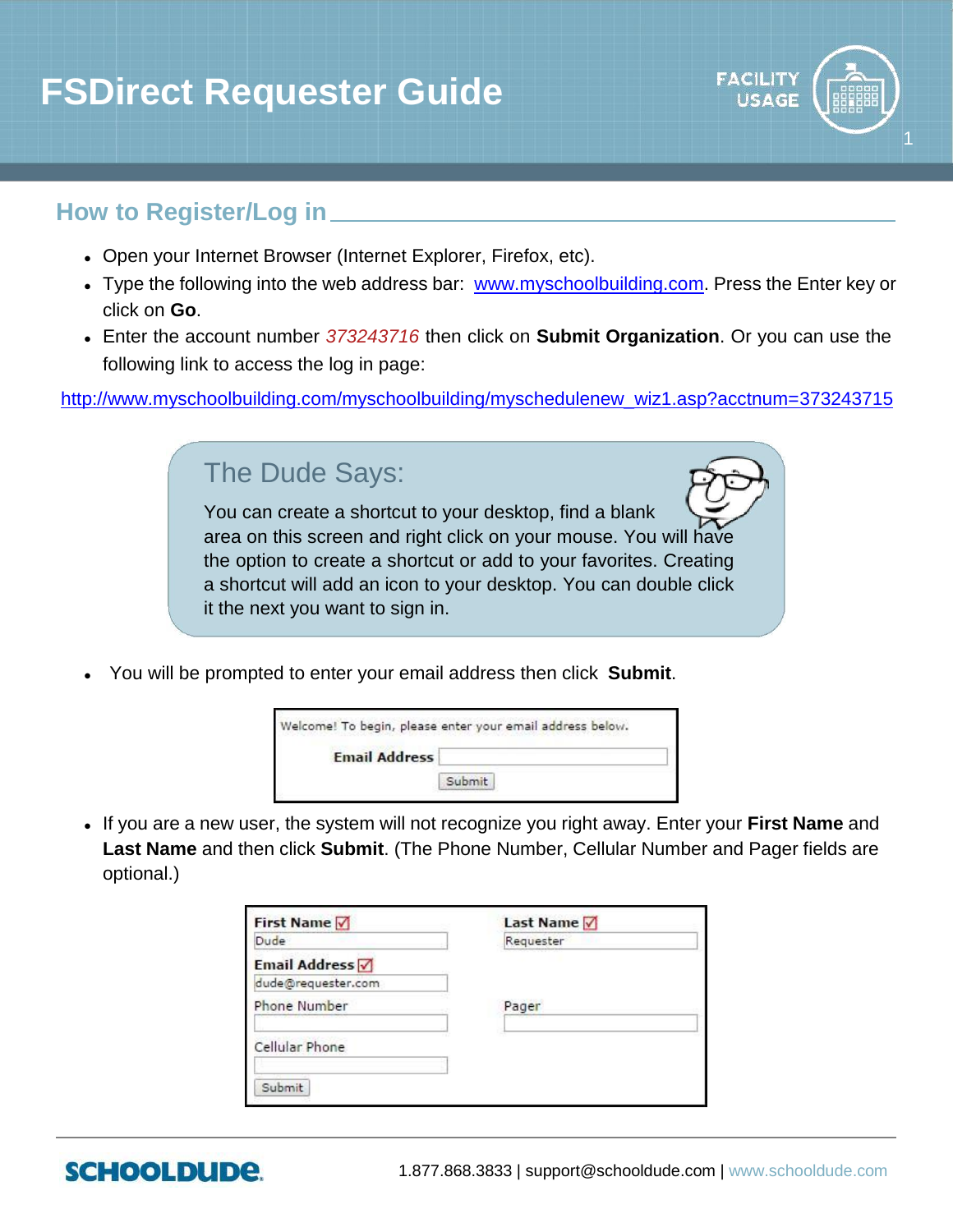## The Dude Says:

If you need to check the calendar before submitting your requests, click on the link below once you are logged in. It will take you right to the Month View Calendar. The calendar may not display any events at first. Select from the **Location** drop down menu then click **Refresh Calendar**. You can also filter your calendar view according to room, organization, etc.

[https://www.myschoolbuilding.com/myschoolbuilding/mydtfs\\_](https://www.myschoolbuilding.com/myschoolbuilding/mydtfs_calendar.asp?nmonth=&nyear=&LocID=&buildingid=&RoomID=&AreaID=&eventstatus=&FirmID=)  [calendar.asp?nmonth=&nyear=&LocID=&buildingid=&RoomID=&AreaID=&eventstatus=&F](https://www.myschoolbuilding.com/myschoolbuilding/mydtfs_calendar.asp?nmonth=&nyear=&LocID=&buildingid=&RoomID=&AreaID=&eventstatus=&FirmID=)  [irmID=](https://www.myschoolbuilding.com/myschoolbuilding/mydtfs_calendar.asp?nmonth=&nyear=&LocID=&buildingid=&RoomID=&AreaID=&eventstatus=&FirmID=)

### **How to Submit a Request**

- Click on the **Schedule Request** tab if you do not see the screen below. Select one of the three schedule types:
	- **Normal Schedule**: *Most commonly used and the one covered in this guide* (Up to 20 event dates can be selected). This schedule is used when all event dates will share the same time and room(s).
	- **Recurring Schedule**: (Up to 100 events can be added). This schedule is used for events that follow a pattern (Every Monday and Wednesday for a semester or the 3rd Friday of the Month for the entire year). All event dates will share the same time and room(s). *\*Note: For specific instructions on entering a Recurring schedule, click on the Help link at the top right of the screen and then click on FSD Requester Online Help.*
	- **Irregular Schedule**: (Up to 20 events can be selected.) This schedule type can be used when each event will take place in a different room and/or a different time slot than the other event dates within the schedule. For example: The Boy Scouts will use the Gym on January 1st from 9am to noon and their next meeting will take place on January 31st in Room 200 from 1pm to 2pm. *\*Note: For specific instructions on entering an Irregular schedule, click on the Help link at the top right of the screen and then click on FSD Requester Online Help.*



# **SCHOOLDUDE**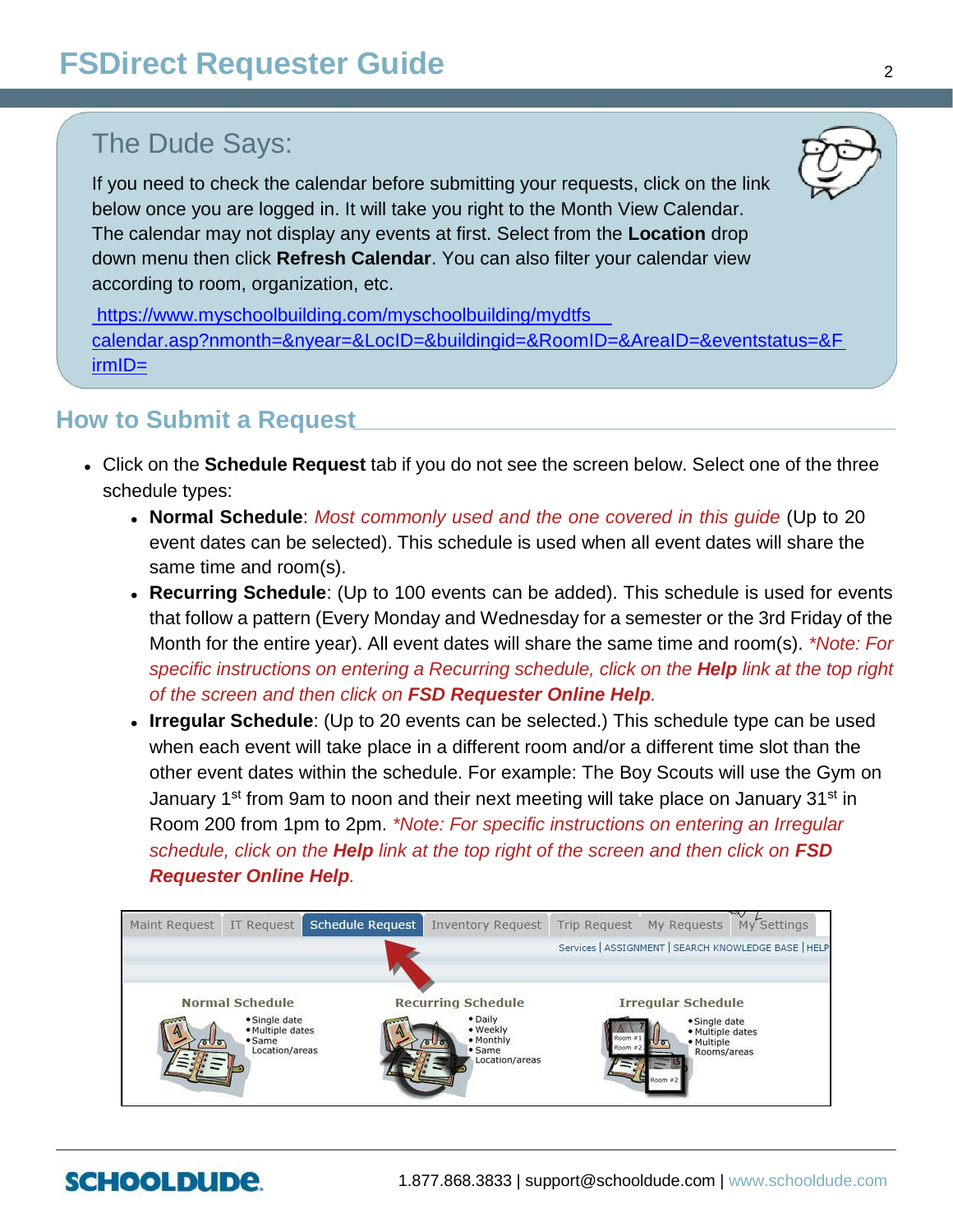- When entering a schedule, any field with a red checkbox beside it is a required field. The system will not save your request if the information is not filled out.
	- Enter the **Event Title**.
	- Click on the drop down menus beside **Location** and **Rooms** to select the spaces that are needed.
	- Choose your event dates by clicking on the date in the calendar box to the right. You can click on the arrows in the calendar box to select a different month.
	- Enter the **Start Time** and **End Time** and make sure that you are selecting AM or PM for the correct time of day. You may select a **Setup Begin Time** and **Breakdown End Time** if needed for this event.
	- Click on the **Check Availability** button to verify you are not double booking a room.

*\*Note: The boxes beside Duration and Spans (shown below the Setup/Breakdown time) typically will not need to be changed. Spans over should be left as1 day unless you are requesting an overnight event. The duration automatically calculates according to the start and end time that you enter.*

- Enter any **Additional Information**, **Organization Information**, **Insurance Information**, **Setup Requirements**, and **Rental Requests** that may appear on the form. Remember to fill in all required fields marked with a red checkbox.
- Attach a file to your schedule request by clicking the **Add New File** link. Browse your computer for the file and select it. You can also enter a **File Description**. Click **Submit**. *\*Note: There is no limit to the number of files that can be attached; however the total size of all uploaded files on the schedule must be less than 5MB.*
- At the bottom of the page you will be prompted to enter the **Submittal Password** of *bulldog*. Click **Save** to submit your request.

| Password<br>Only in the company's control of the | Forgot Password? |
|--------------------------------------------------|------------------|
| Reset<br>Save                                    |                  |

*\*Note: If you have multiple schedule requests to enter at one time, you can use the Renew feature to save you time. Once you have submitted the first request, scroll to the top of the screen and click on Renew Schedule. This feature acts as a copy button and will copy all* 

*the information, except for event dates, from the schedule that you just submitted into a new schedule request form. Because it is a new schedule, you will be able to update any of the necessary fields and add the new event dates.* 

**SCHOOLDUDE** 



#### 1.877.868.3833 | support@schooldude.com | www.schooldude.com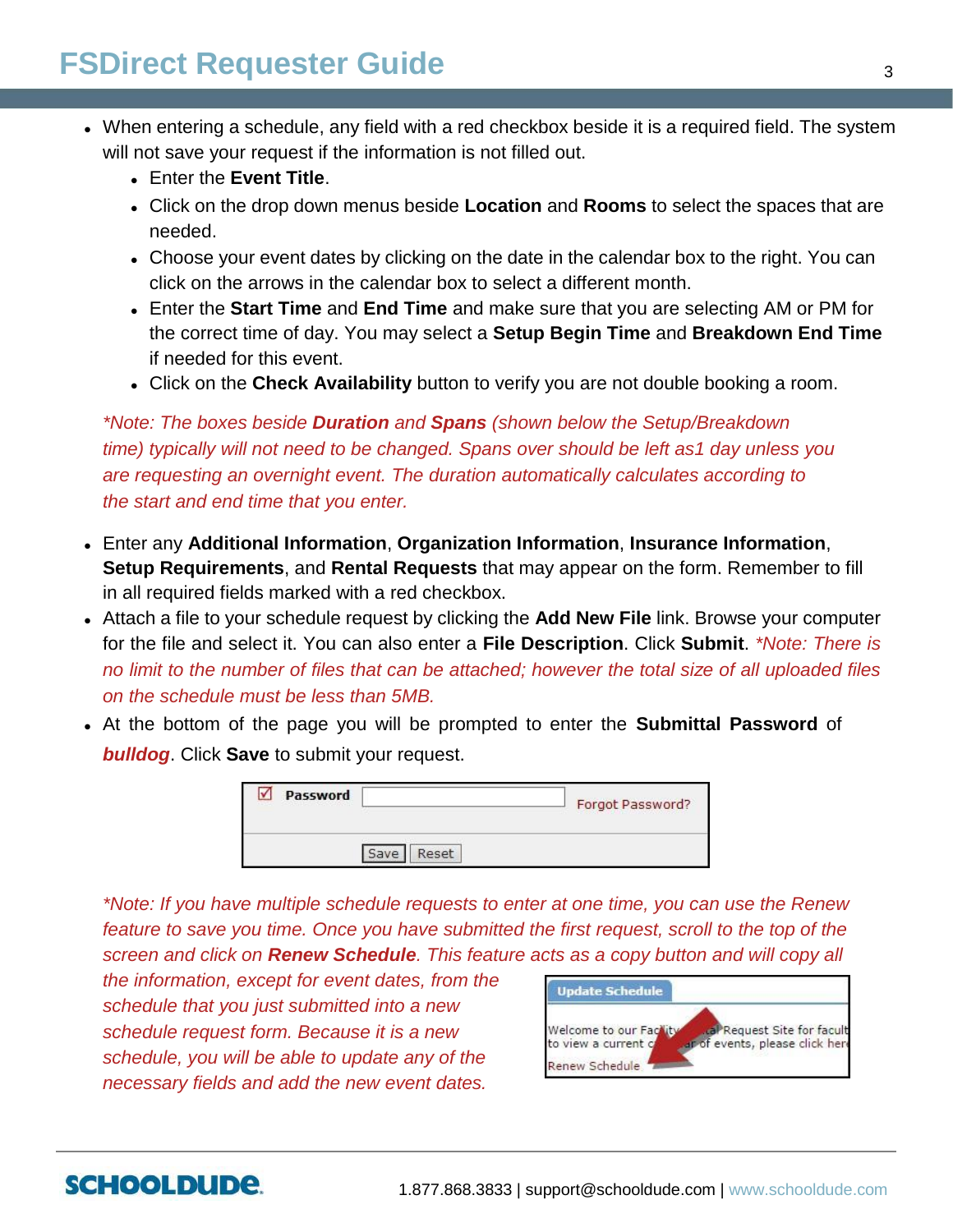# **FSDirect Requester Guide** <sup>4</sup>

- You can review any request that you have entered into the system.
	- Click on the **My Request** tab, then hover your mouse over the **Shortcuts** menu and click on **My Schedule Requests**.
	- You will be able to see when your request has been approved, declined, etc. You are also able to print out a listing of your requests to PDF or Excel by using the icons at the bottom of the lists.

| Maint Request                                                | IT Request                                                  | Schedule Request                      | <b>Inventory Request</b> | Trip Request | My Requests                                 | My Sett |
|--------------------------------------------------------------|-------------------------------------------------------------|---------------------------------------|--------------------------|--------------|---------------------------------------------|---------|
|                                                              |                                                             |                                       |                          |              | Services   ASSIGNMENT   SEA NH KNOWLEDGE BA |         |
| <b>My Requests</b>                                           | Shortcuts <sup>-</sup>                                      | Related Links                         |                          |              |                                             |         |
| <b>My Schedule Red</b><br>Search for "<br>Search this result | My Maint Requests<br>My IT Requests<br>My Schedule Requests | Show All                              |                          |              |                                             |         |
| <b>Filter List</b><br>View Organization                      | My Inventory Requests<br>My Trip Requests                   |                                       |                          |              |                                             |         |
|                                                              |                                                             | 23456789ABCDFFGHIJKIMNOPORSTUVWXYZAII |                          |              |                                             |         |

### **How to View the Calendar**

 You can access the Month View of the event calendar directly by following this link: [https://www.myschoolbuilding.com/myschoolbuilding/mydtfs\\_](https://www.myschoolbuilding.com/myschoolbuilding/mydtfs_calendar.asp?nmonth=&nyear=&LocID=&buildingid=&RoomID=&AreaID=&eventstatus=&FirmID=)  [calendar.asp?nmonth=&nyear=&LocID=&buildingid=&RoomID=&AreaID=&eventstatus=&FirmI](https://www.myschoolbuilding.com/myschoolbuilding/mydtfs_calendar.asp?nmonth=&nyear=&LocID=&buildingid=&RoomID=&AreaID=&eventstatus=&FirmID=)  $D=$ 

**OR**

- You can also view the calendar by clicking on the **My Requests** tab.
	- Hover your mouse over the **Shortcuts** menu and click on **My Schedule Requests**.
	- Hover your mouse over **Related Links** (next to the Shortcuts menu) then click on **Month Calendar**, **Day Calendar**, or **Week Calendar**.

| Maint Request                                                                                 | <b>IT Request</b>      | Schedule Request               | <b>Inventory Request</b> | <b>Trip Request</b> | My Requests                           | M |
|-----------------------------------------------------------------------------------------------|------------------------|--------------------------------|--------------------------|---------------------|---------------------------------------|---|
|                                                                                               |                        |                                |                          |                     | Services   ASSIGNMENT   SEARCH KNOWLE |   |
| <b>My Requests</b>                                                                            | Shortcuts <sup>-</sup> | Related Links <sup>-</sup>     |                          |                     |                                       |   |
| <b>My Schedule Requests</b><br>Search for "<br>Search this results for:<br><b>Filter List</b> |                        | List My Requests               |                          |                     |                                       |   |
|                                                                                               |                        | Month Calendar<br>Day Calendar |                          |                     |                                       |   |
|                                                                                               |                        | Week Calendar                  |                          |                     |                                       |   |